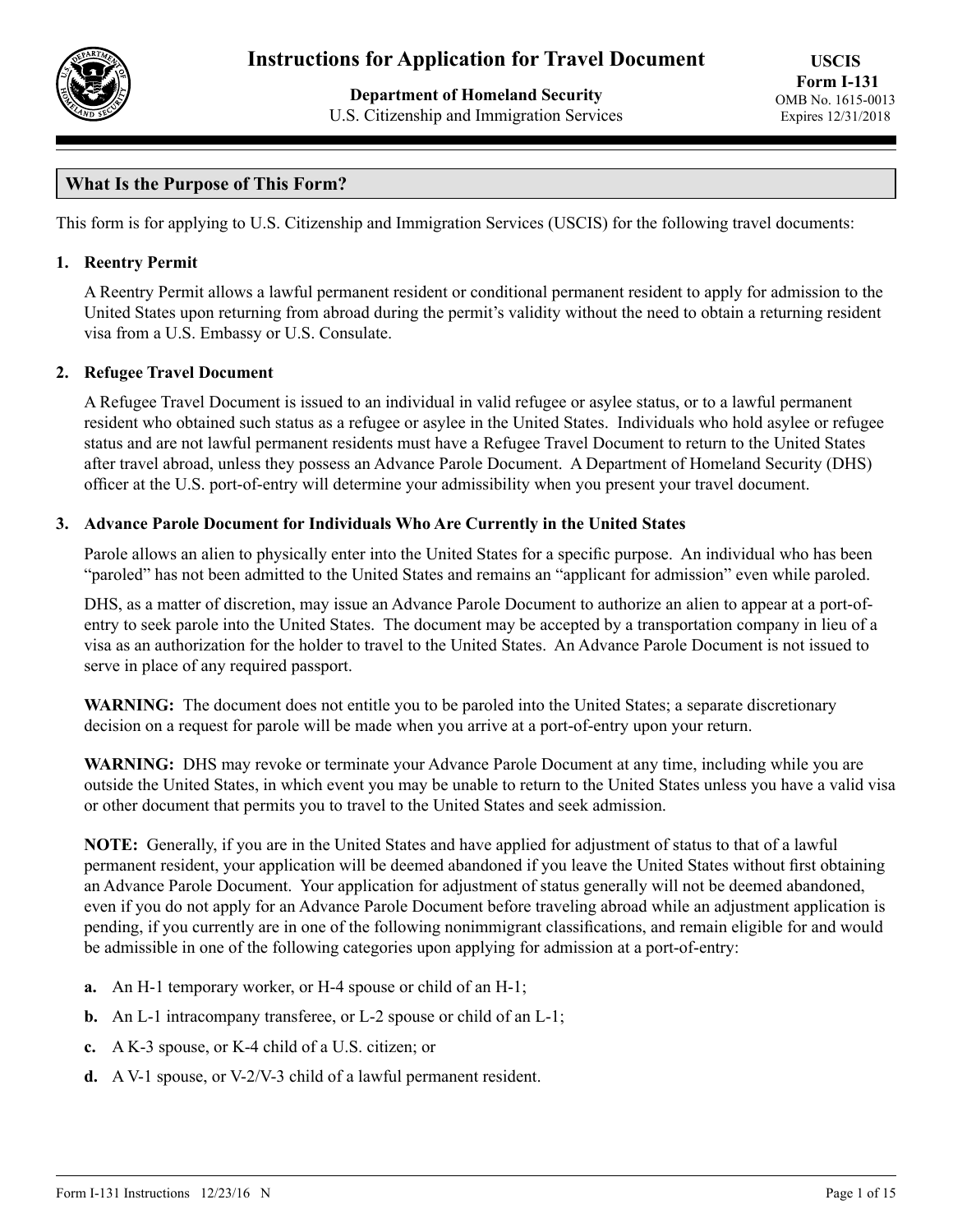**NOTE:** Upon returning to the United States, most individuals must present a valid H, L, K, or V nonimmigrant visa and must continue to be otherwise admissible. If you do not have a valid or unexpired H, L, K, or V nonimmigrant visa, then you generally need to obtain an H, L, K, or V nonimmigrant visa at a U.S. Department of State (DOS) visa issuing post. Individuals will need a valid nonimmigrant visa, advance parole, or other travel document to present for reentry.

### **4. Advance Parole Document for Individuals Outside the United States**

The granting of an Advance Parole Document for individuals outside the United States is an extraordinary measure used sparingly to allow an otherwise inadmissible alien to travel to the United States and to seek parole into the United States for a temporary period of time due to urgent humanitarian reasons or for significant public benefit (significant public benefit parole is typically limited to law enforcement or homeland security-related reasons). An Advance Parole Document cannot be used to circumvent normal visa-issuance procedures and is not a means to bypass delays in visa issuance.

## **Who May File Form I-131?**

Each applicant must file a separate application for a travel document.

**NOTE:** Do not file Form I-131 if you are seeking release from immigration custody and you want to remain in the United States as a parolee. You should contact ICE about your request.

### **1. Reentry Permit**

**a.** If you are in the United States as a lawful permanent resident or conditional permanent resident, you may apply for a Reentry Permit. You must be physically present in the United States when you file the Reentry Permit application and complete the biometrics services requirement. After filing your application for a Reentry Permit, USCIS will inform you in writing when to go to your local Application Support Center (ASC) for your biometrics services appointment. (See **Item Number 3. Biometrics Services Requirement** in the **General Requirements** section of these Instructions.)

**NOTE:** A Reentry Permit may be sent to a U.S. Embassy, U.S. Consulate, or DHS office abroad for you to pick up, if you make such a request when you file your application.

With the exception of having to obtain a returning resident visa abroad, a Reentry Permit does not exempt you from compliance with any of the requirements of U.S. immigration laws. If you are in possession of a valid, unexpired Reentry Permit, you will not be deemed to have abandoned your status as a lawful permanent resident or conditional permanent resident based solely on the duration of your absences from the United States while the permit is valid.

An absence from the United States for 1 year or more will generally break the continuity of your required continuous residence for the purpose of naturalization. If you intend to remain outside the United States for 1 year or more, you may be eligible to file Form N-470, Application to Preserve Residence for Naturalization Purposes. For further information, contact your local USCIS office.

## **b. Validity of Reentry Permit**

- **(1)** Generally, a Reentry Permit issued to a lawful permanent resident is valid for 2 years from the date of issuance. See 8 CFR section  $223.3(a)(1)$ . However, if you have been outside the United States for more than 4 of the last 5 years since becoming a lawful permanent resident, the permit will be limited to 1 year, except that a permit with a validity of 2 years may be issued to the following:
	- **(a)** A lawful permanent resident whose travel is on the order of the U.S. Government, other than an exclusion, deportation, removal, or rescission order;
	- **(b)** A lawful permanent resident employed by a public international organization of which the United States is a member by treaty or statute; or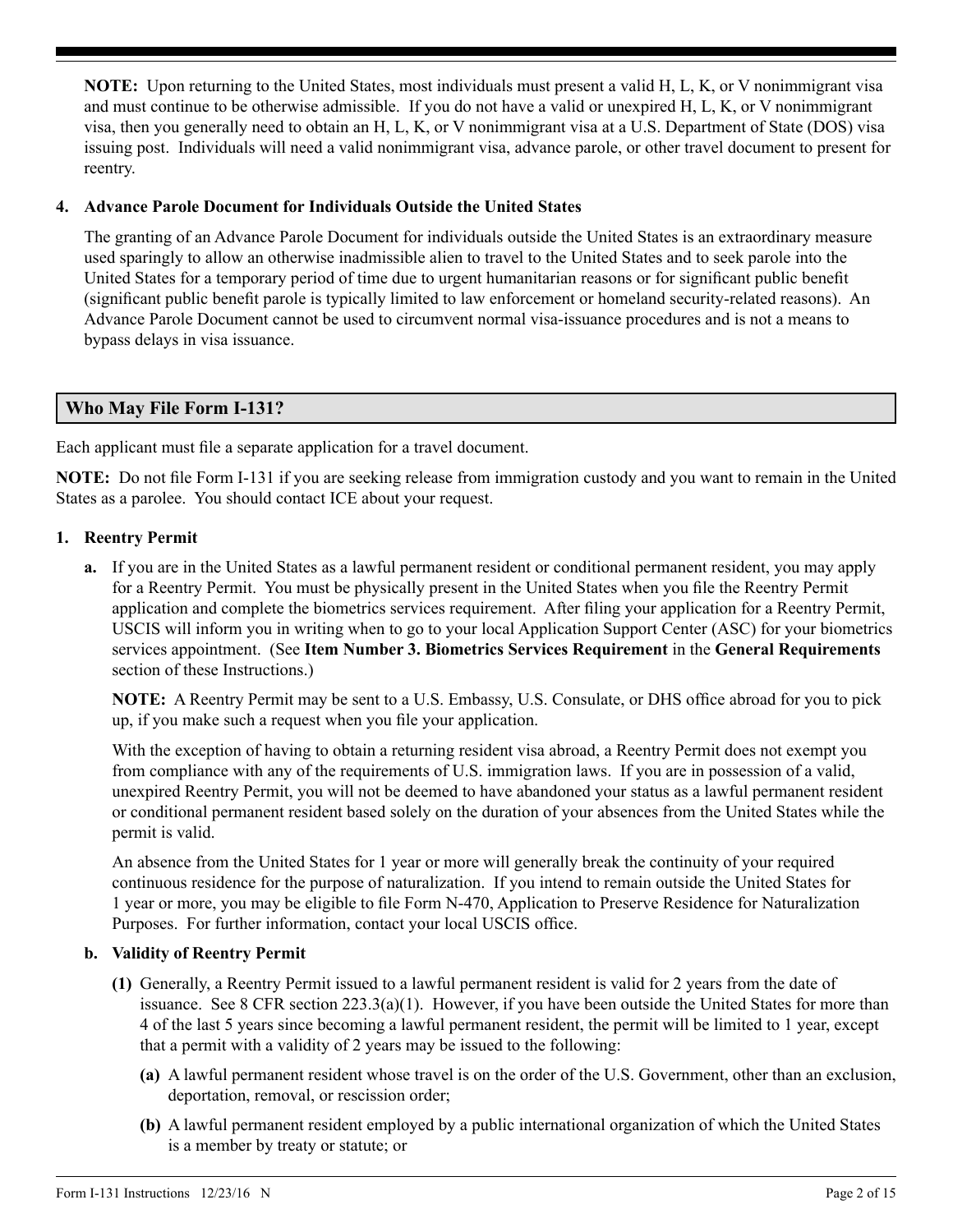- **(c)** A lawful permanent resident who is a professional athlete and regularly competes in the United States and worldwide.
- **(2)** A Reentry Permit issued to a conditional permanent resident is valid for 2 years from the date of issuance, or to the date the conditional permanent resident must apply for removal of the conditions on his or her status, whichever date comes first.
- **(3)** A Reentry Permit may not be extended.

### **c. A Reentry Permit may not be issued to you if:**

- **(1)** You have already been issued such a document, and it is still valid, unless the prior document has been returned to USCIS or you can demonstrate that it was lost; or
- **(2)** A notice was published in the Federal Register that precludes the issuance of such a document for travel to the area where you intend to go.

**NOTICE to lawful permanent or conditional permanent residents concerning possible abandonment of status:** If you do not obtain a Reentry Permit, lengthy or frequent absences from the United States could be factors supporting a conclusion that you have abandoned your lawful permanent resident status. If DHS determines, upon your return to the United States, that you have abandoned your lawful permanent resident status, you may challenge that determination if you are placed in removal proceedings.

### **2. Refugee Travel Document**

**a. If you are in the United States** in valid refugee or asylee status, or if you are a lawful permanent resident as a direct result of your refugee or asylee status in the United States, you may apply for a Refugee Travel Document. You should apply for a Refugee Travel Document **BEFORE** you leave the United States. **If biometrics services are required and you fail to appear to have the biometrics collected, the application may be denied.**

After filing your application for a Refugee Travel Document, USCIS will inform you in writing when to go to your local USCIS ASC for your biometrics services appointment. Unless you have other appropriate documentation, such as a Permanent Resident Card and passport, you must have a Refugee Travel Document to return to the United States after temporary travel abroad. A Refugee Travel Document may be sent to a U.S. Embassy, U.S. Consulate, or DHS office abroad for you to pick up, if you request it when you file your application.

#### **b. If you are outside of the United States** and:

- **(1)** Have valid refugee or asylee status; or
- **(2)** You are a lawful permanent resident as a direct result of your refugee or asylee status in the United States, you may be permitted to file Form I-131 and apply for a Refugee Travel Document. The USCIS Overseas District Director with jurisdiction over your location makes this decision in his or her discretion.

Your application must be filed within 1 year of your last departure from the United States and should include an explanation of why you failed to apply for a Refugee Travel Document before you departed from the United States.

## **Travel Warning Regarding Voluntary Re-availment**

**WARNING to asylees who travel to the country of claimed persecution:** If you applied for asylum on or after April 1, 1997, your asylum status may be terminated if the U.S. Government determines that you have voluntarily availed yourself of the protection of your country of nationality or, if stateless, country of last habitual residence. See section  $208(c)(2)(D)$  of the Immigration and Nationality Act (INA), 8 USC  $1158(c)(2)(D)$ .

## **c. Validity of Refugee Travel Document**

- **(1)** A Refugee Travel Document is valid for 1 year.
- **(2)** A Refugee Travel Document may not be extended.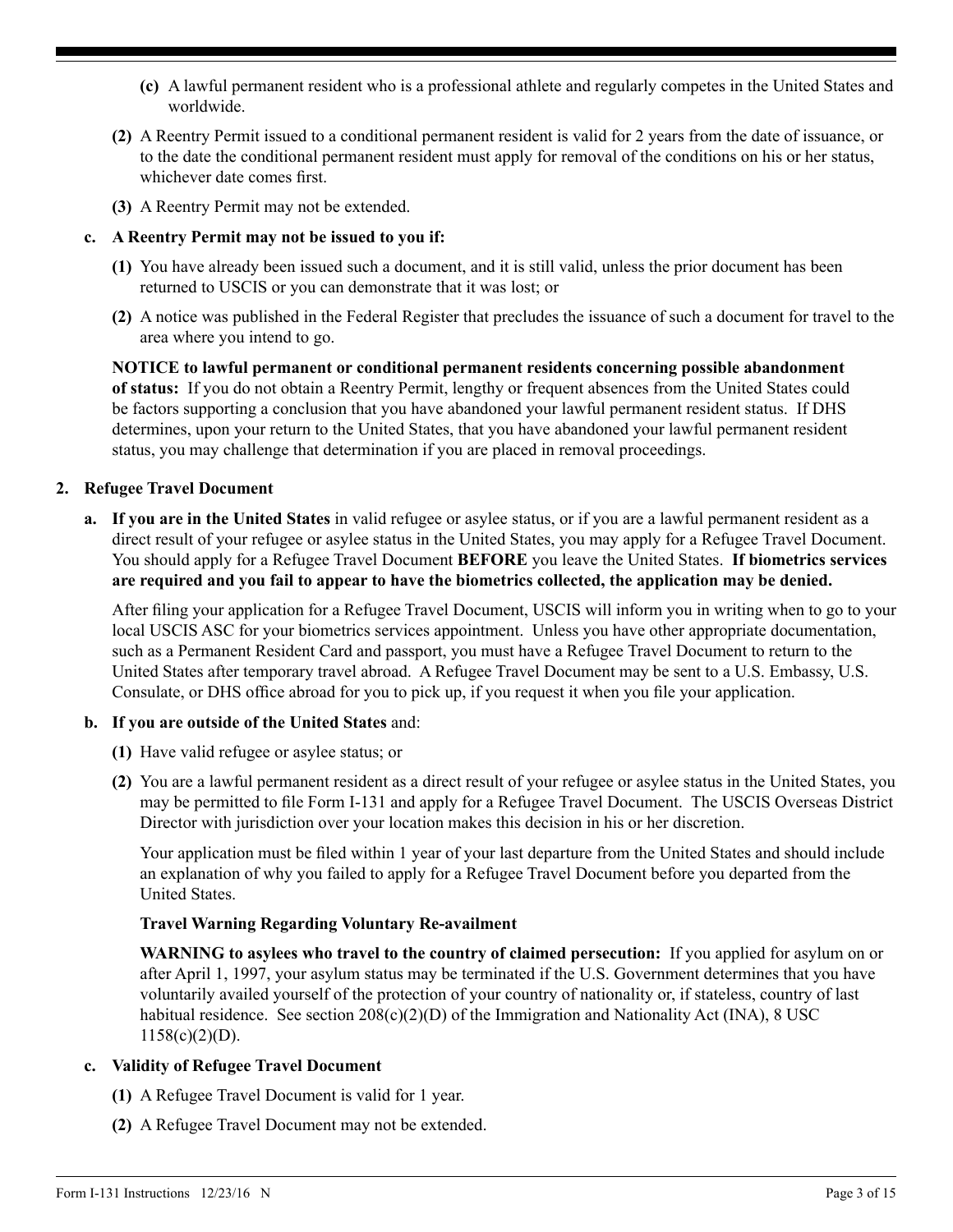#### **d. A Refugee Travel Document may not be issued to you if:**

- **(1)** You have already been issued such a document and it is still valid, unless the prior document has been returned to USCIS or you can demonstrate that it was lost; or
- **(2)** A notice was published in the Federal Register that precludes the issuance of such a document for travel to the area where you intend to go.

**NOTE:** You should apply for a Refugee Travel Document before you leave the United States. However, a Refugee Travel Document may be sent to a U.S. Embassy, U.S. Consulate, or DHS office abroad for you to pick up, if you make such a request when you file your application. Departure from the United States before a decision is made on the application usually does not affect the application decision. However, if biometrics collection is required and the applicant departs the United States before biometrics are collected, the application may be denied.

**NOTICE to lawful permanent residents who obtain permanent residence as a result of their refugee or asylee status:** If you do not obtain a Reentry Permit (see **Item 1. Reentry Permit** above) and remain outside the United States, lengthy or frequent absences from the United States could be factors supporting a conclusion that you have abandoned your lawful permanent resident status. With the exception of having to obtain a returning resident visa abroad, a Reentry Permit does not exempt you from compliance with any of the requirements of U.S. immigration laws. If you are in possession of a valid unexpired Reentry Permit, you will not be deemed to have abandoned your status as a lawful permanent resident or conditional permanent resident based solely on the duration of your absences from the United States while the permit is valid.

An absence from the United States for 1 year or more will generally break the continuity of your required continuous residence for purpose of naturalization. If you intend to remain outside the United States for 1 year or more, you may be eligible to file Form N-470, Application to Preserve Residence for Naturalization Purposes. For further information, contact your local USCIS office.

If DHS determines, upon your return to the United States, that you have abandoned your lawful permanent resident status, you may challenge that determination if you are placed in removal proceedings, and seek a determination whether you may retain asylum status even if you cannot retain lawful permanent resident status.

## **3. Advance Parole Document for Individuals Who Are Currently in the United States**

#### **If any of the items listed under Item a. below apply to you, select Item Number 1.d. in Part 2. of the form.**

## **a. If you are in the United States and seek an Advance Parole Document, you may apply if:**

- **(1)** You have a pending application to adjust status, Form I-485, and you seek to travel abroad temporarily for "urgent humanitarian reasons" or in furtherance of a "significant public benefit," which may include a personal or family emergency or bona fide business reasons.
- **(2)** You have a pending application for Temporary Protected Status (TPS) (Form I-821), have been granted TPS, or have been granted T or U nonimmigrant status. Whether you are permitted to retain TPS upon your return will depend on whether you continue to meet the requirements for TPS. If you have TPS and leave and reenter the United States during the validity period of your Advance Parole Document, you will not break the continuous physical presence requirement for maintaining your TPS.

**Important:** If you have a TPS or other application pending and you leave the United States on advance parole, you may miss important notices from USCIS regarding your application, including requests for additional evidence. If you do not respond timely to these notices, USCIS may deem your application abandoned and, in that event, you will not receive the benefit you seek. It is very important that you make appropriate arrangements to ensure that you do not miss any such important notices.

**(3)** You have been granted parole pursuant to INA section 212(d)(5), **AND** you seek to travel abroad temporarily for urgent humanitarian reasons or in furtherance of a significant public benefit. Humanitarian reasons include travel to obtain medical treatment, attend funeral services for a family member, or visit an ailing relative.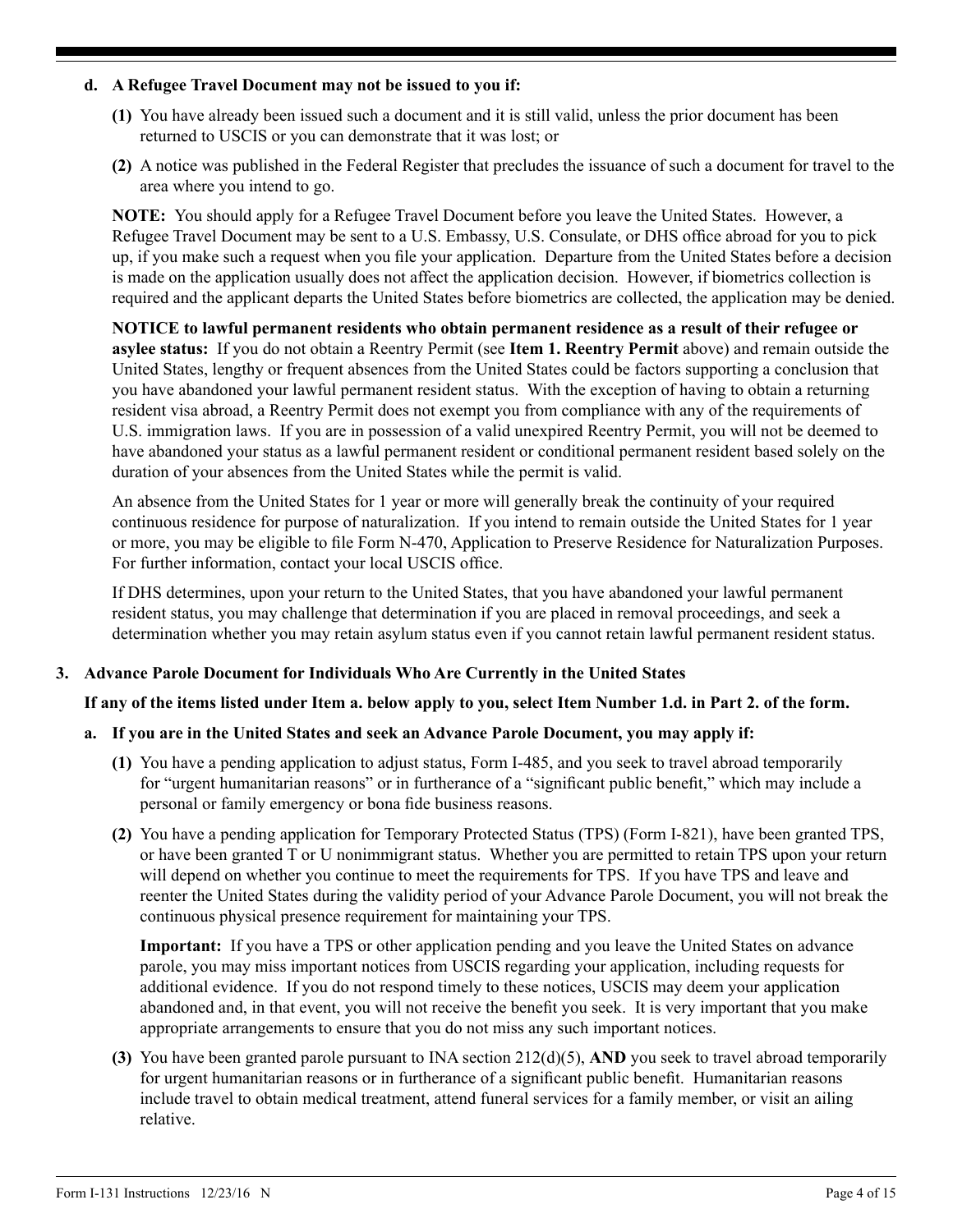- **(4)** USCIS or U.S. Immigration and Customs Enforcement (ICE) has deferred action in your case as a childhood arrival based on the guidelines described in the Secretary of Homeland Security's memorandum issued on June 15, 2012 ("Deferred Action for Childhood Arrivals" (DACA)). USCIS may, in its discretion, grant advance parole if you are traveling outside the United States for educational purposes, employment purposes, or humanitarian purposes.
	- **(a)** Educational purposes include, but are not limited to, semester abroad programs or academic research;
	- **(b)** Employment purposes include, but are not limited to, overseas assignments, interviews, conferences, training, or meetings with clients; and
	- **(c)** Humanitarian purposes include, but are not limited to, travel to obtain medical treatment, attend funeral services for a family member, or visit an ailing relative.

**NOTE:** Travel for vacation is not a valid purpose. You must **NOT** file Form I-131 with your deferred action request or your package will be rejected and returned to you.

- **(5)** USCIS has granted you IMMACT 90 or LIFE Act Family Unity Program benefits, **AND** you seek to travel abroad temporarily for urgent humanitarian reasons or in furtherance of a significant public benefit, which may include a personal or family emergency or bona fide business reasons.
- **(6)** You have a pending application for temporary resident status pursuant to INA section 245A, and you seek to travel abroad temporarily for urgent humanitarian reasons or in furtherance of a significant public benefit, which may include a personal or family emergency or bona fide business reasons.
- **(7)** You have been granted V nonimmigrant status in the United States, **AND** you seek to travel abroad temporarily for urgent humanitarian reasons or in furtherance of a significant public benefit, which may include a personal or family emergency or bona fide business reasons.

### **b. Travel Warning**

#### **Before you apply for an Advance Parole Document, read the following travel warning carefully.**

For any kind of Advance Parole Document provided to you while you are in the United States:

- **(1)** Leaving the United States, even with an Advance Parole Document, may impact your ability to return to the United States.
- **(2)** If you use an Advance Parole Document to leave and return to a port-of-entry in the United States, you will, upon your return, be an "applicant for admission."
- **(3)** As an applicant for admission, you will be subject to inspection at a port-of-entry, and you may not be admitted if you are found to be inadmissible under any applicable provision of INA section 212(a) or 235 or any other provision of U.S. law regarding denial of admission to the United States. If DHS determines that you are inadmissible, you may be subject to expedited removal proceedings or to removal proceedings before an immigration judge, as authorized by law and regulations.
- **(4)** As noted above, issuance of an Advance Parole Document does **NOT** entitle you to parole and does not guarantee that DHS will parole you into the United States upon your return.
- **(5)** As noted above, DHS will make a separate discretionary decision whether to parole you each time you use an Advance Parole Document to return to the United States.
- **(6)** If, upon your return, you are paroled into the United States, you will remain an applicant for admission.
- **(7)** As noted above, DHS may revoke or terminate your Advance Parole Document at any time, including while you are outside the United States. Even if you have already been paroled, upon your return to the United States, DHS may also revoke or terminate your parole in accordance with 8 CFR 212.5.

If you are outside the United States, revocation or termination of your Advance Parole Document may preclude you from returning to the United States unless you have a valid visa or other document that permits you to travel to the United States and seek admission.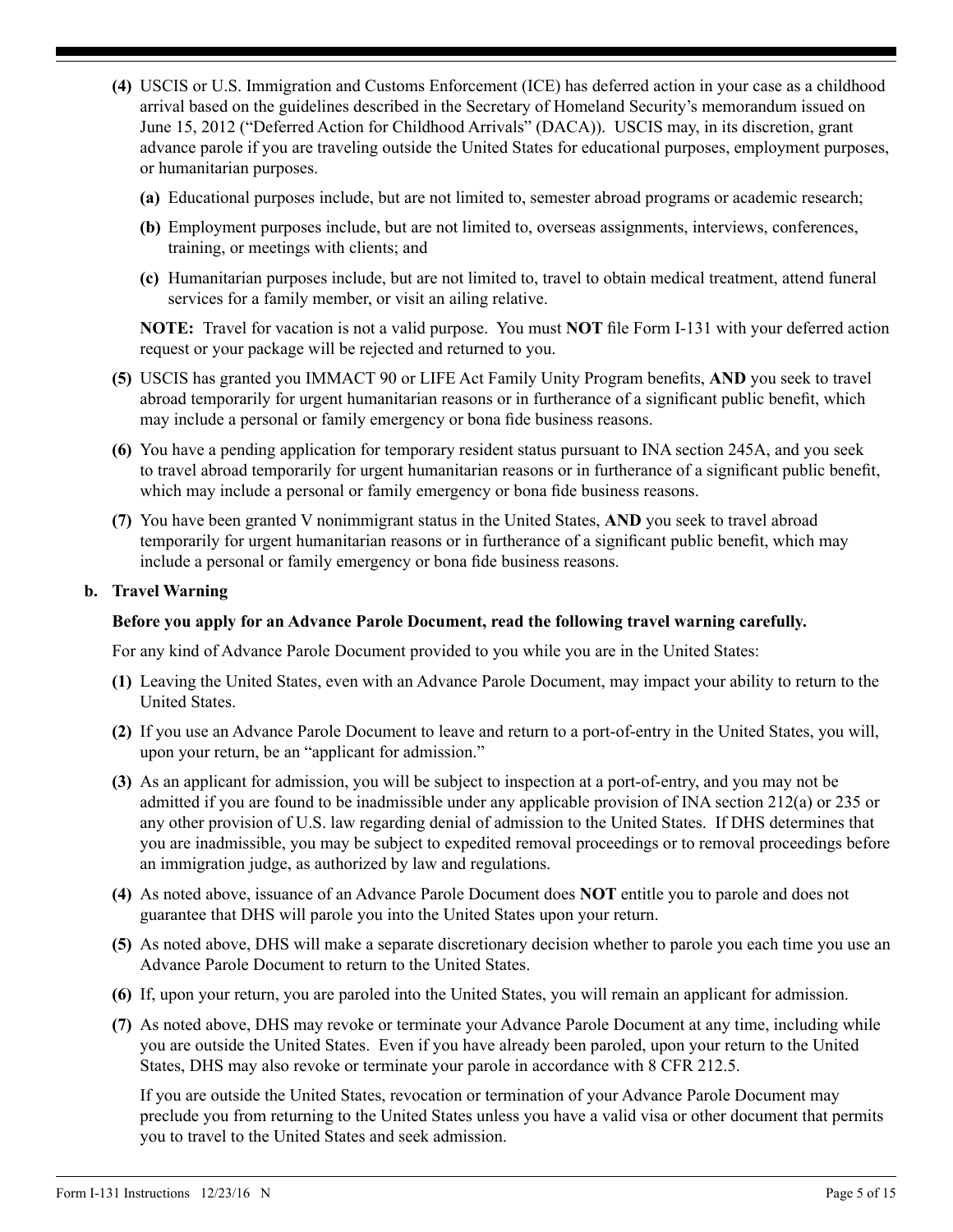- **(8)** If you are in the United States when DHS revokes or terminates your parole, you will be an unparoled applicant for admission, and may be subject to removal as an applicant for admission who is inadmissible under INA section 212, rather than as an admitted alien who is deportable under INA section 237. In addition to the above, if you received deferred action under DACA, you should also be aware of the following:
	- **(a)** Even after USCIS or ICE has deferred action in your case under DACA, you should not travel outside the United States unless USCIS has approved your application for an Advance Parole Document. Deferred action will terminate automatically if you travel outside the United States without obtaining an Advance Parole Document from USCIS.
	- **(b)** If you obtain an Advance Parole Document in connection with a decision to defer removal in your case under DACA and if, upon your return, you are paroled into the United States, your case will generally continue to be deferred. The deferral will continue until the date specified by USCIS or ICE in the deferral notice given to you or until the decision to defer removal action in your case has been terminated, whichever is earlier.
	- **(c)** If you have been ordered excluded, deported, or removed, departing from the United States without having had your exclusion, deportation, or removal proceedings reopened and administratively closed or terminated will result in your being considered excluded, deported, or removed, even if USCIS or ICE has deferred action in your case under DACA and you have been granted advance parole.
- **c. If you are in the United States and seek an Advance Parole Document, a document may not be issued to you if:** 
	- **(1)** You hold a nonimmigrant status, such as J-1, that is subject to the 2-year foreign residence requirement as a result of that status. Exception: If you are someone who was subject to this requirement but are now eligible to apply for adjustment of status to lawful permanent resident, USCIS may consider your application for advance parole; or
	- **(2)** You are in exclusion, deportation, removal, or rescission proceedings, unless you have received deferred action under DACA. You may, however, request parole from ICE. See **NOTE** below.
- **d. If you depart from the United States before the Advance Parole Document is issued, your application for an Advance Parole Document will be considered abandoned.**

**NOTE:** Do not use this form if you are seeking release from immigration custody and you want to remain in the United States as a parolee. You should contact your local ICE office about your request (**[www.ice.gov/contact/](http://www.ice.gov/contact/ero) [ero](http://www.ice.gov/contact/ero)**).

#### **4. Advance Parole Document for Individuals Outside the United States**

### **a. If you or someone else is outside the United States and needs to visit the United States temporarily for an urgent humanitarian reason or for significant public benefit:**

- **(1)** You may apply for an Advance Parole Document if you cannot obtain the necessary visa and any required waiver of inadmissibility or consent to reapply for admission. Under these conditions, an Advance Parole Document is granted on a case-by-case basis for a temporary period of time, according to any conditions that may be placed on parole.
- **(2)** An individual in the United States may file this application on your behalf. This individual must complete **Part 1.** of the form with information about himself or herself.
- **(3)** If you were paroled into the United States when you arrived with an Advanced Parole Document, and need to remain in the United States beyond the authorized parole period to accomplish the purpose for which parole was approved, you must file a new Form I-131 with all supporting documentation to request a new parole authorization and type or print REPAROLE in capital letters at the top of the new Form I-131.
- **b. An Advance Parole Document may also be granted to qualified individuals outside the United States as part of specific USCIS Family Reunification Parole policies.**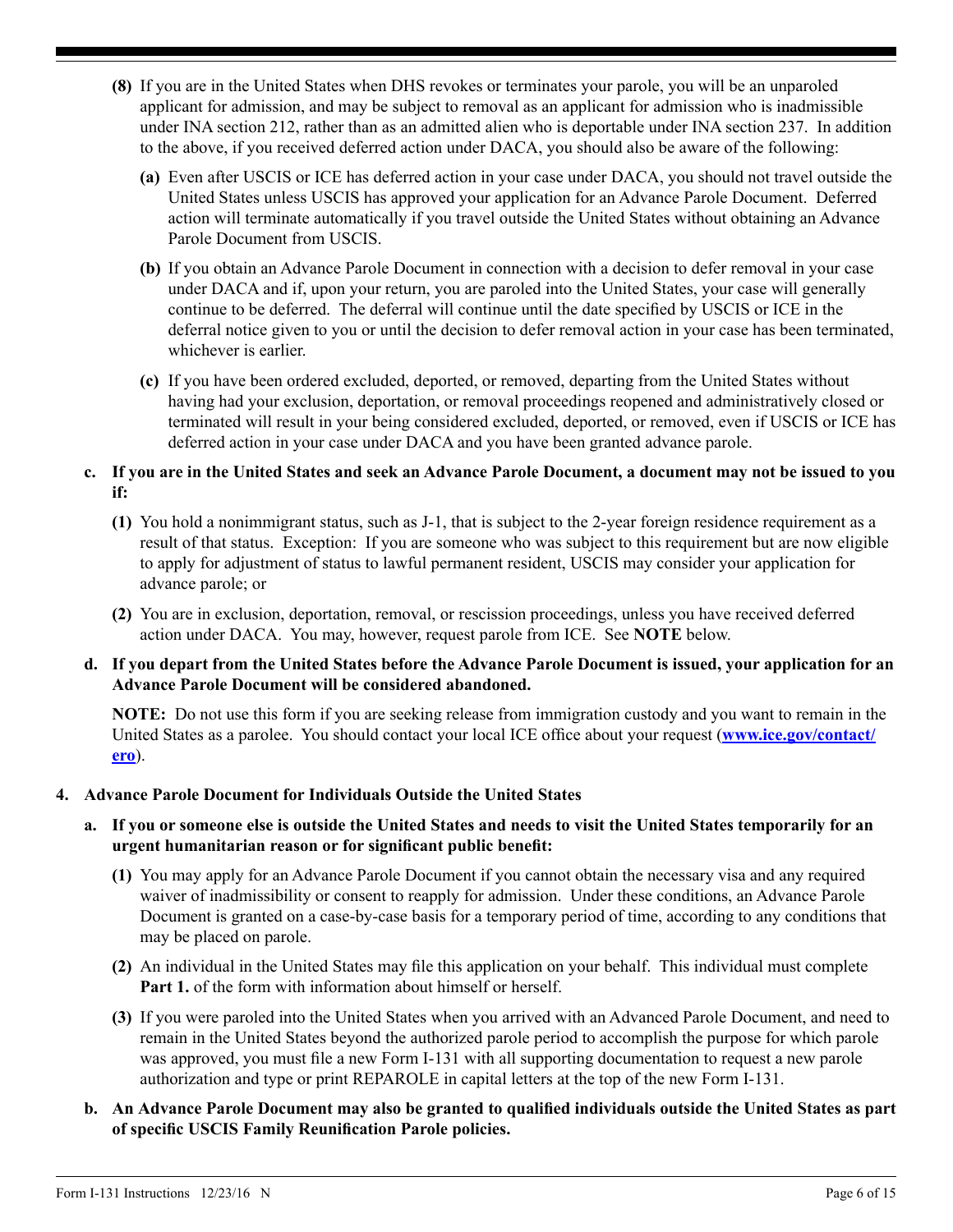**If Items (1), (2), or (3) below apply to you, type or print the appropriate parole policy name at the top of Form I-131 and check box 1.f. under Part 2. of the form.**

**NOTE:** A derivative beneficiary can only receive benefits under any of the specific Family Reunification Parole policies if the principal beneficiary receives benefits. A separate application and fee for each individual principal and derivative beneficiary is required. Applications for a principal beneficiary and any of his or her derivative beneficiaries must be submitted in one package when mailed to USCIS.

- **(1) Cuban Family Reunification Parole (CFRP) Program.** Under the CFRP Program, USCIS offers certain beneficiaries of approved family-based immigrant petitions the opportunity to seek, on a case-by-case basis, a discretionary grant of parole into the United States to apply for lawful permanent resident status, rather than remain in Cuba waiting for their immigrant visas to become available. You may apply for advance parole under this program ONLY if you have received an invitation to apply. The invitation contains instructions on eligibility and how to apply. If you apply for parole under this program without having received an invitation to apply, your application for parole may be denied.
- **(2) Haitian Family Reunification Parole (HFRP) Program.** Under the HFRP program, USCIS offers certain beneficiaries of family-based immigrant petitions, approved on or before December 18, 2014, an opportunity to seek, on a case-by-case basis, a discretionary grant of parole into the United States up to approximately 2 years before their immigrant visas become available (as indicated in the Application Final Action Dates chart in the Department of State's Visa Bulletin), rather than remain in Haiti awaiting availability of their immigrant visas. You may apply for advance parole under this program ONLY if you have received an invitation to apply. The invitation contains instructions on eligibility and how to apply. If you apply for this program without having received an invitation to apply, your application for parole may be denied.
- **(3) Filipino WWII Veterans Parole (FWVP) Program.** Under the FWVP program, USCIS offers certain beneficiaries of family-based immigrant petitions, approved on or before the date the request for advance parole is filed, an opportunity to seek, on a case-by-case basis, a discretionary grant of parole into the United States before their immigrant visas become available, rather than remain in another country awaiting availability of their immigrant visas. An invitation is not needed to apply for parole under this program.

You may apply for parole on behalf of your family members under this program if:

- **(a)** You are living in the United States and are either a Filipino World War II veteran, as defined by section 405 of IMMACT 90, as amended, or the surviving spouse of such individual;
- **(b)** You have filed a Form I-130, Petition for Alien Relative, for a family member whose visa is not yet available (as indicated in the Application Final Action Dates chart in the Department of State's Visa Bulletin), and whose Form I-130 petition was approved on or before the date your request for advance parole under the FWVP program is filed; and
- **(c)** Your qualifying relationship with your family member existed on or before May 9, 2016.

**NOTE:** If you are the surviving spouse of a Filipino World War II veteran, you may only apply for parole under the FWVP program on behalf of a child, son, or daughter who is also the child, son, or daughter of the Filipino World War II veteran. You may apply for parole under the FWVP program on behalf of such individuals, even if the approved Form I-130 on which they are beneficiaries had been filed by the deceased veteran, as long as that Form I-130 was reinstated by USCIS.

**NOTE:** If the Filipino World War II veteran and his or her spouse are both deceased, certain beneficiaries of an approved Form I-130 that was automatically revoked and which USCIS reinstated, may apply for parole under this program on their own behalf.

**NOTE:** Additional information regarding eligibility under the terms of the FWVP program is described under "**Filipino WWII Veterans Parole Program**" at **[www.uscis.gov/FWVP](http://www.uscis.gov/FWVP)**.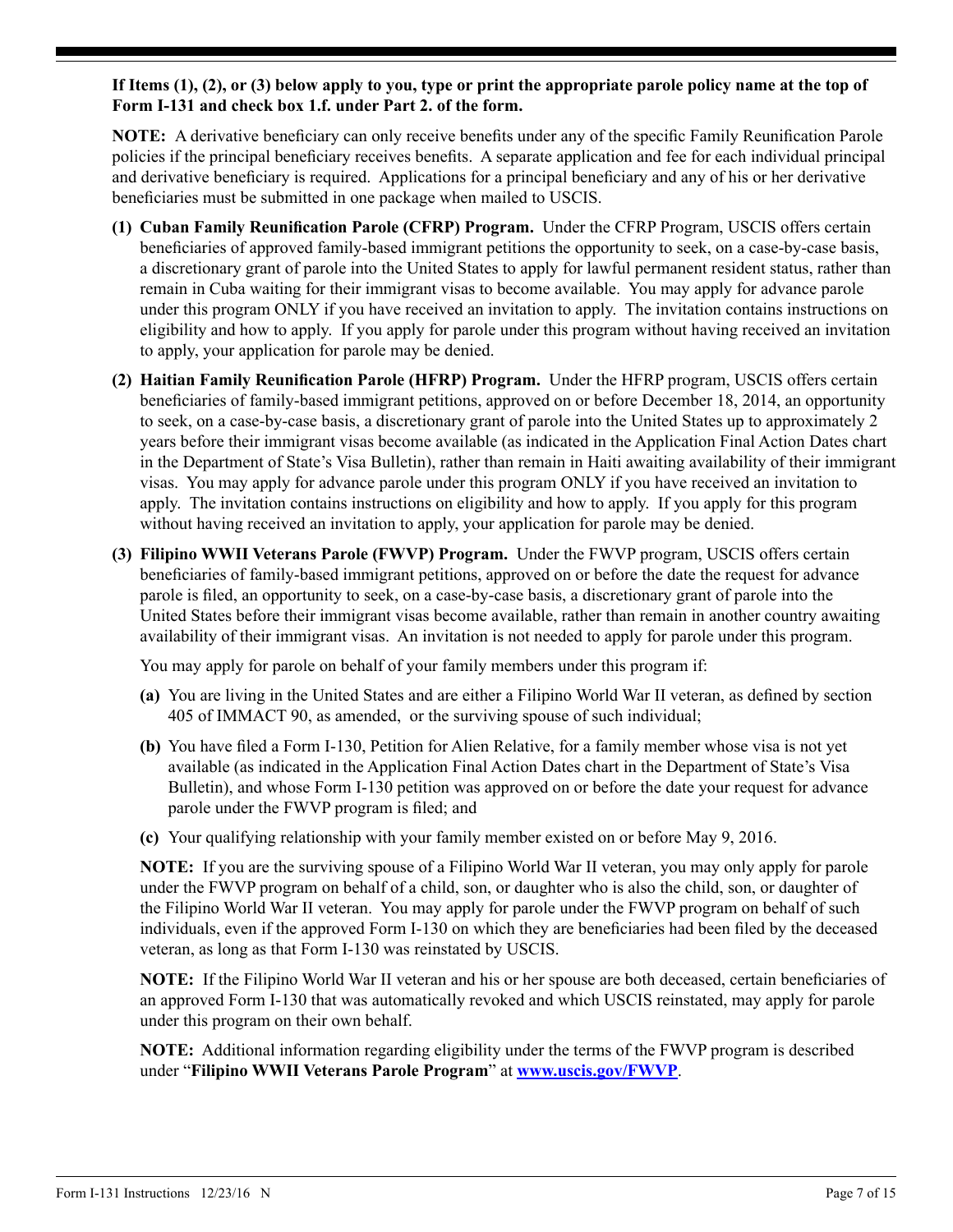## **General Instructions**

If you are completing this form on a computer, the data you enter will be captured using 2D barcode technology. This capture will ensure that the data you provide is accurately entered into USCIS systems. As you complete each field, the 2D barcode field at the bottom of each page will shift as data is captured. Upon receipt of your form, USCIS will use the 2D barcode to extract the data from the form. Please **do not damage the 2D barcode** (puncture, staple, spill on, write on, etc.) as this could affect the ability of USCIS to timely process your form.

USCIS provides most forms in PDF format free of charge through the USCIS website. In order to view, print, or fill out our forms, you should use the latest version of Adobe Reader, which can be downloaded for free at **<http://get.adobe.com/reader/>**.

Each application must be properly signed and accompanied by the appropriate fee. (See the **What is the Filing Fee** section of these Instructions.) A photocopy of a signed application or a typewritten name in place of a signature is not acceptable. If you are under 14 years of age, your parent or legal guardian may sign the application on your behalf.

**Evidence.** You must submit all required initial evidence along with all the supporting documentation with your application at the time of filing.

**Biometrics Services Appointment.** After receiving your application and ensuring completeness, USCIS will inform you in writing when to go to your local USCIS Application Support Center (ASC) for your biometrics services appointment. Failure to attend the biometrics services appointment may result in denial of your application.

**Copies.** Unless specifically required that an original document be filed with an application, a legible photocopy may be submitted. Original documents submitted when not required may remain a part of the record, and will not be automatically returned to you.

**Translations.** Any document containing foreign language submitted to USCIS must be accompanied by a full English language translation which the translator has certified as complete and accurate, and by the translator's certification that he or she is competent to translate from the foreign language into English.

#### **How To Fill Out Form I-131**

- **1.** Type or print legibly in black ink.
- **2.** If extra space is needed to complete any item, attach a separate sheet and type or print your name and Alien Registration Number (A-Number) (if any), at the top of each sheet of paper; indicate the **Part** and **Item Number**s to which your answer refers; and date and sign each sheet.
- **3.** Answer all questions fully and accurately. If an item is not applicable or the answer is none, print or type N/A.

#### **General Requirements**

### **1. Initial Evidence**

All applications must include a **copy of an official photo identity document showing your photo, name, and date of birth.** (Examples: Your current Employment Authorization Document, if available; a valid governmentissued driver's license; passport identity page; Form I-551, Permanent Resident Card; or any other official identity document.) The copy must **clearly** show the photo and identity information. **Form I-94 Arrival-Departure Record is not acceptable as a photo identity document.**

You must file your application with all required evidence. Not submitting required evidence will delay the issuance of the document you are requesting. USCIS may request additional information or evidence or may request that you appear at a USCIS office for an interview or for fingerprinting. (See **Item 3. Biometric Services Requirement**  below).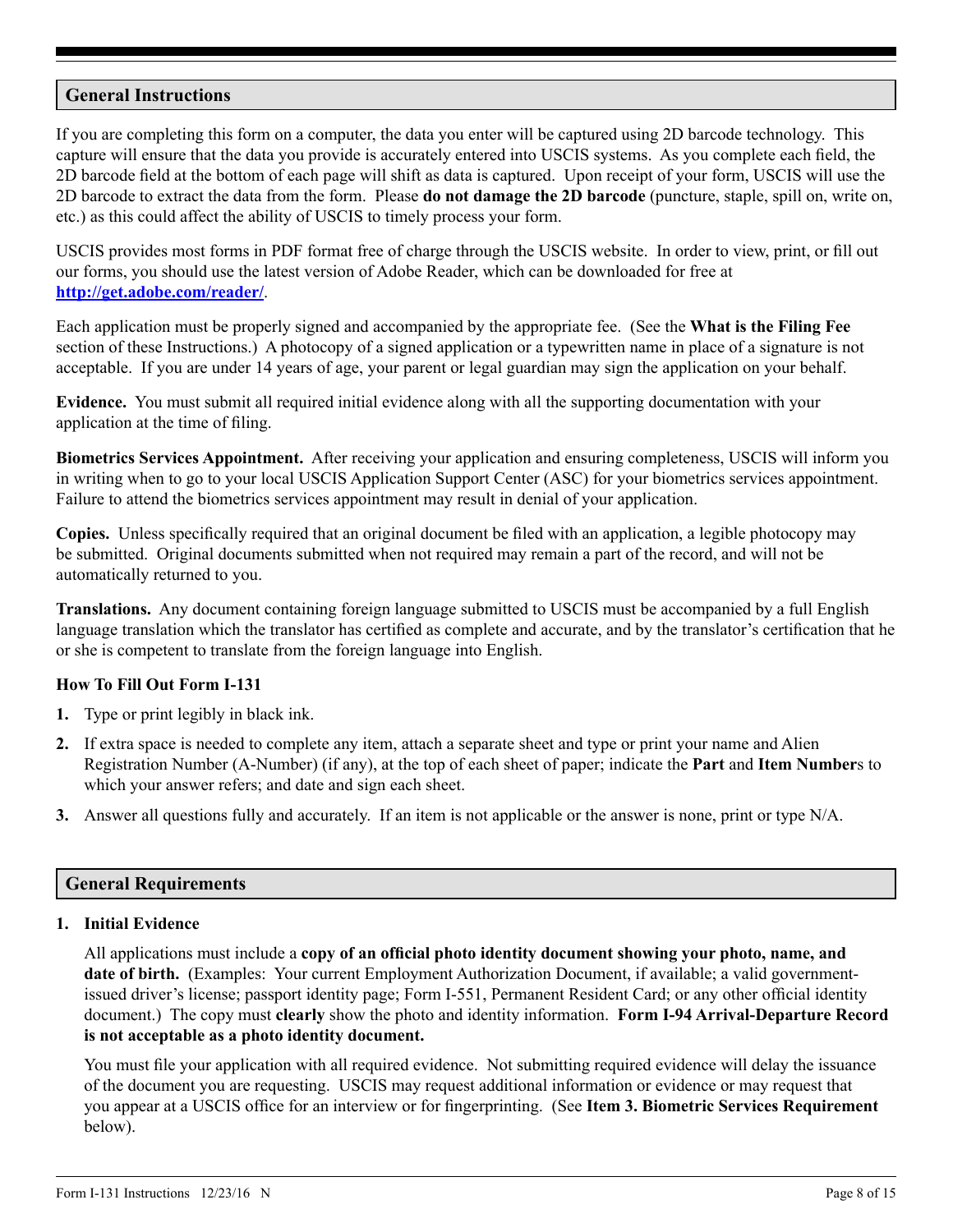### **If you are applying for:**

#### **a. Reentry Permit**

You **must** attach:

- **(1)** A copy of the front and back of your Form I-551; or
- **(2)** If you have not yet received your Form I-551, a copy of the biographic pages of your passport and a copy of the visa page showing your initial admission as a lawful permanent resident, or other evidence that you are a lawful permanent resident; or
- **(3)** A copy of the Form I-797, Notice of Action, approval notice of an application for replacement of your Form I-551 or temporary evidence of lawful permanent resident status.

### **b. Refugee Travel Document**

You **must** attach a copy of the document issued to you by USCIS showing your refugee or asylee status and the expiration date of such status.

#### **c. Advance Parole Document for Individuals Who Are Currently in the United States**

If you are in the United States, you **must** attach:

- **(1)** A copy of any document issued to you by USCIS showing your present status, if any, in the United States; and
- **(2)** An explanation or other evidence showing the circumstances that warrant issuance of an Advance Parole Document; or
- **(3)** If you are an applicant for adjustment of status, a copy of a USCIS receipt as evidence that you filed the adjustment application; or
- **(4)** If you are traveling to Canada to apply for an immigrant visa, a copy of the U.S. consular appointment letter; or
- **(5)** If USCIS has deferred action in your case under DACA, you must include a copy of the Form I-797, Notice of Action, showing that the decision on your Form I-821D was to defer action in your case. If ICE deferred action in your case under DACA, submit a copy of the approval order, notice or letter issued by ICE.

**You must complete Part 4. of the form indicating how your intended travel fits within 1 of the 3 purposes below.** You must also provide evidence of your reason for travel outside of the United States including the dates of travel and the expected duration outside the United States. If your advance parole application is approved, the validity dates of your Advance Parole Document will be for the duration of the documented need for travel. Below are examples of acceptable evidence:

#### **Educational Purposes**

- **(a)** A letter from a school employee acting in an official capacity describing the purpose of the travel and explaining why travel is required or beneficial; or
- **(b)** A document showing enrollment in an educational program requiring travel.

#### **Employment Purposes**

A letter from your employer or a conference host describing the need for the travel.

#### **Humanitarian Purposes**

- **(a)** A letter from your physician explaining the nature of your medical condition, the specific medical treatment to be sought outside of the United States, and a brief explanation why travel outside the U.S. is medically necessary; or
- **(b)** Documentation of a family member's serious illness or death.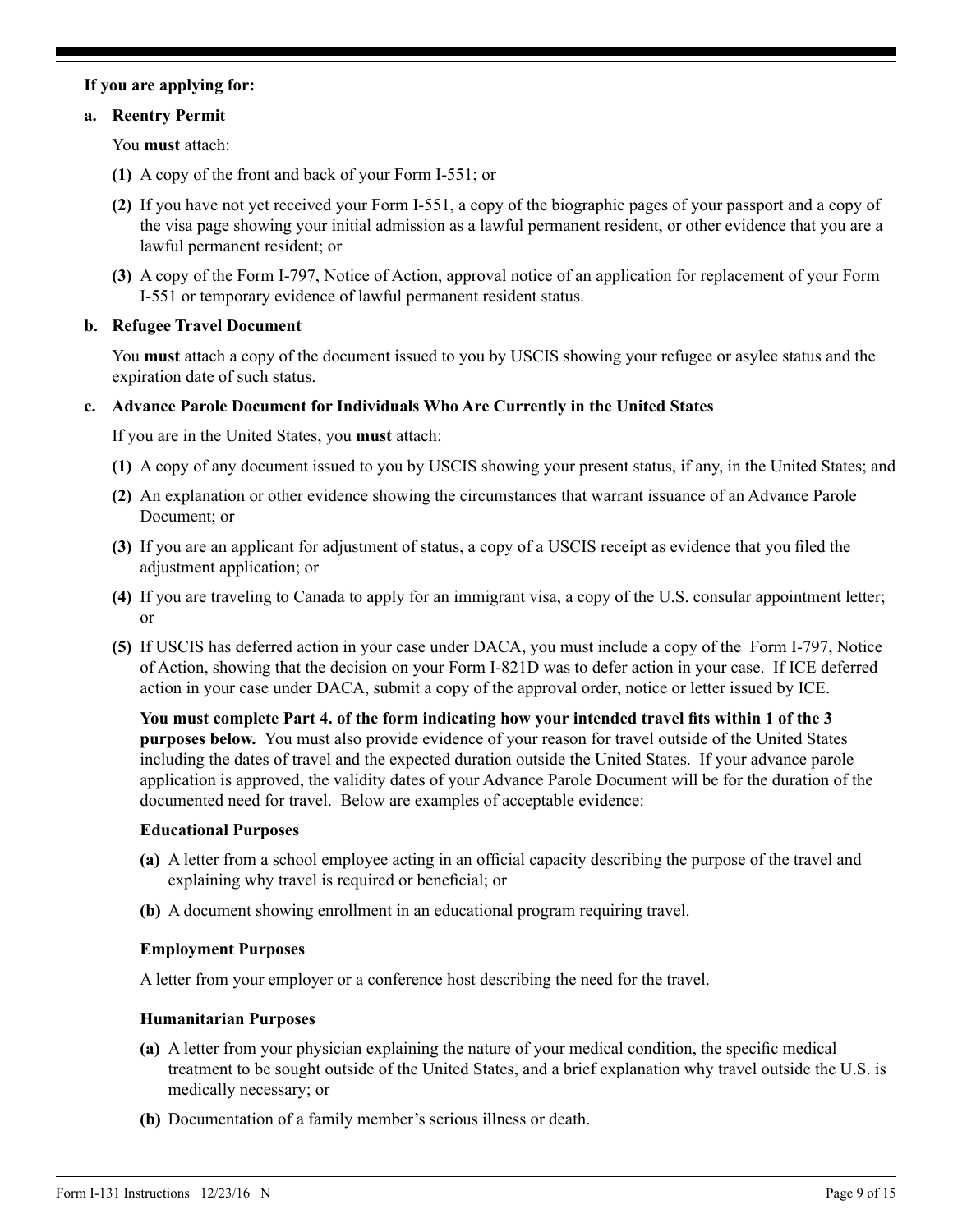#### **d. Advance Parole Document for Individuals Outside the United States**

- **(1)** If you are applying for an Advance Parole Document for an individual who is outside the United States under one of the Family Reunification Parole policies, you must attach:
	- **(a)** For the HFRP Program, complete documentation as described in the application instructions included in the invitation letter;
	- **(b)** For the CFRP Program, complete documentation as described in the application instructions included in the invitation letter; or
	- **(c)** For the FWVP program:
		- **(i)** A copy of your Form I-797, Notice of Action, indicating approval of your Form I-130, or printout from Case Status Online, which shows an approved Form I-130, Petition for Alien Relative, filed by the Filipino veteran or the surviving spouse, for your family member;
		- **(ii)** Form I-134, Affidavit of Support, completed as directed in the Form I-134 instructions;
		- **(iii)** Evidence that the Filipino veteran's World War II military service was previously recognized by the U.S. Army as defined by section 405 of the Immigration Act of 1990, as amended; and
		- **(iv)** If you are the surviving spouse of the Filipino World War II veteran: evidence of your marriage, and a copy of the veteran's death certificate.

**NOTE:** If you wish to apply for a child who is the derivative beneficiary of an approved Form I-130 petition, he or she must be under 21 years of age and unmarried on the date USCIS receives the FWVP program application you file on his or her behalf and otherwise satisfy the definition of "child" as defined by INA section 203(d). You may only apply for a derivative beneficiary if you are also applying for the principal beneficiary on that same approved Form I-130.

**NOTE:** If you are eligible to self-apply for parole under the FWVP program as described in the **Who May File Form I-131** section of these Instructions, you must complete documentation described above and also submit evidence to establish a qualifying family relationship with the deceased Filipino World War II veteran or his or her spouse and evidence of reinstatement by USCIS of your Form I-130.

**NOTE:** Additional information regarding required documentation is described in "**Filipino WWII Veterans Parole Program**" at **[www.uscis.gov/FWVP](http://www.uscis.gov/FWVP)**.

- **(2)** If you are applying for an Advance Parole Document for an individual who is outside the United States (either for yourself or another individual), other than under one of the Family Reunification Parole policies noted in **Item (1)** above, you must attach:
	- **(a)** A detailed description of the urgent humanitarian or significant public benefit reason for which an Advance Parole Document is requested, an explanation for the length of time for which parole is requested, and copies of evidence that support the basis for your request;
	- **(b)** Form I-134, Affidavit of Support, completed as directed in the Form I-134 instructions;
	- **(c)** A statement explaining why a U.S. visa cannot be obtained, including when and where attempts were made to obtain a visa, or an explanation of why a visa was not sought to enter the United States;
	- **(d)** If applicable, a statement explaining why a waiver of inadmissibility cannot be obtained to allow issuance of a visa, including when and where attempts were made to obtain a waiver, and a copy of any DHS decision on your waiver request, or an explanation of why a waiver has not been sought;
	- **(e)** A copy of any decision on an immigrant or non-immigrant petition or application filed for an individual seeking to enter the United States, and evidence regarding any pending immigrant or non-immigrant petition or application;
	- **(f)** In addition to the identity document described in **Item 1. Initial Evidence** above, unless such document is a valid passport: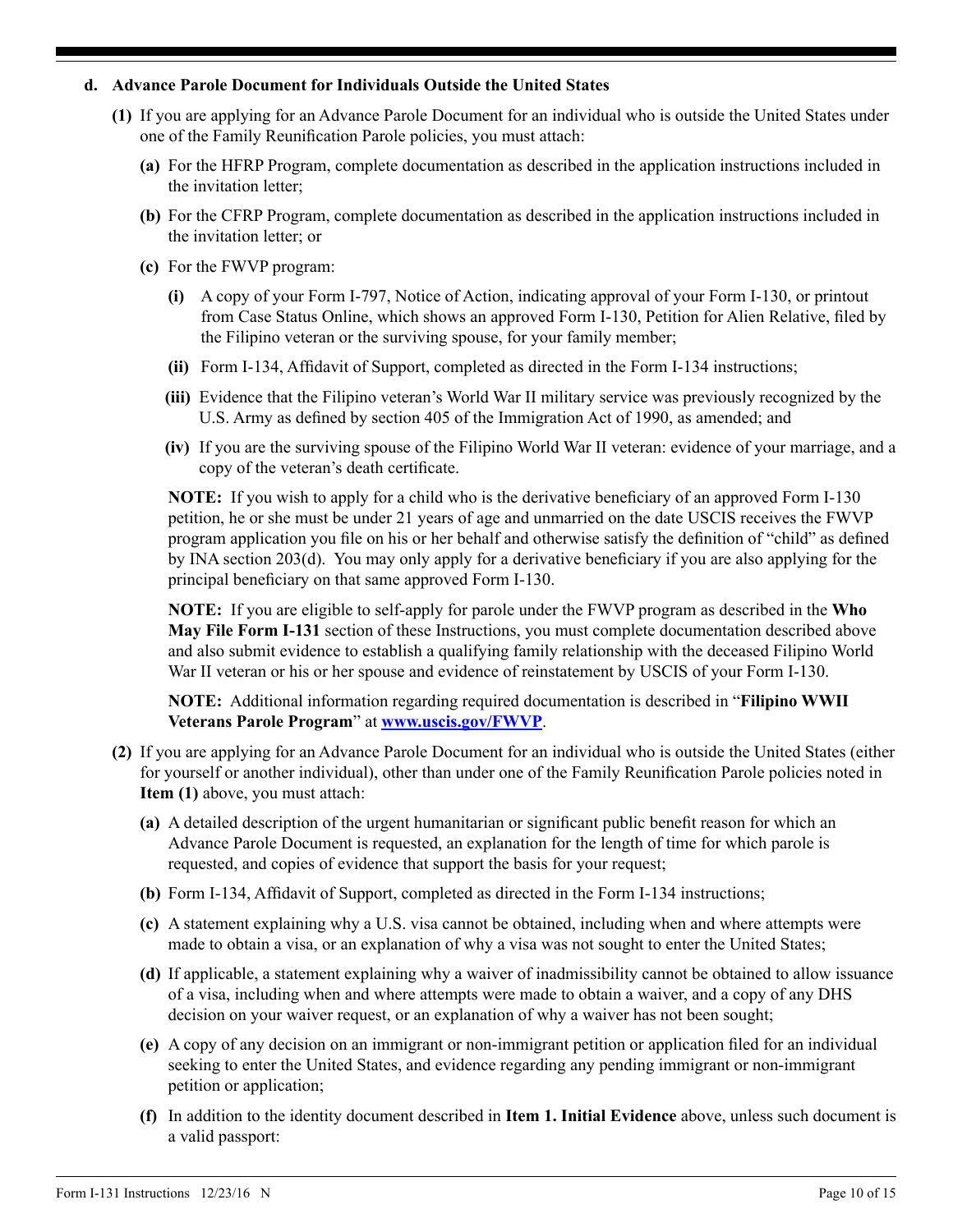- **(i)** A copy of the biographical page of the beneficiary's passport or, if it is not available, an explanation why a passport is not available and another government-issued identity document that establishes the beneficiary's citizenship; and
- **(ii)** Copies of the petitioner's and Form I-134 sponsor's official identity documents and evidence of their citizenship or U.S. immigration status (such as a copy of a U.S. passport, lawful permanent resident card, or birth certificate).

**NOTE:** If a civil document submitted in support of a request for advance parole has annotations on either the front or the back of the document, copies of both sides of the document must be submitted.

**NOTE:** Additional information regarding types of evidence that may be relevant to specific parole requests is described under "**Humanitarian Parole**" at **[www.uscis.gov/humanitarian/humanitarian-parole](http://www.uscis.gov/humanitarian/humanitarian-parole)**.

### **2. Photographs**

### **a. If you are outside the United States and filing for a Refugee Travel Document, or if you are in the United States and filing for an Advance Parole Document:**

You **must** submit 2 identical color photographs of yourself taken within 30 days of the filing of this application. The photos must have a white to off-white background, be printed on thin paper with a glossy finish, and be unmounted and unretouched.

### **NOTE: Because of the current USCIS scanning process, if a digital photo is submitted, it must be produced from a high-resolution camera that has at least 3.5 mega pixels of resolution.**

Passport-style photos must be 2" x 2." The photos must be in color with full face, frontal view on a white to offwhite background. Head height should measure 1" to 1 3/8" from top of hair to bottom of chin, and eye height is between 1 1/8" to 1 3/8" from bottom of photo. Your head must be bare unless you are wearing headwear as required by a religious denomination of which you are a member. Using pencil or felt pen, lightly print your name and A-Number on the back of the photo.

## **b. If applying for an Advance Parole Document for individuals outside the United States:**

- **(1)** If you are applying for an Advance Parole Document on your own behalf, and you are outside the United States, submit photographs with your application.
- **(2)** If you are applying for an Advance Parole Document on behalf of another individual who is outside the United States, submit the required photographs of the individual who would be issued the Advance Parole Document.

## **3. Biometrics Services Requirement**

- **a.** All applicants for a Refugee Travel Document or a Reentry Permit must complete biometrics at a USCIS Application Support Center (ASC) or, if applying for a Refugee Travel Document while outside of the United States at an overseas USCIS facility. If you are between ages 14 through 79 and you are applying for a Refugee Travel Document or a Reentry Permit, you must also be fingerprinted as part of USCIS biometrics services requirement. After you have filed this application, USCIS will notify you in writing of the time and location for your biometrics services appointment. Failure to appear to be fingerprinted or for other biometrics services may result in a denial of your application.
- **b.** All applicants for Reentry Permits and/or Refugee Travel Documents between the ages of 14 through 79 are required to pay the additional **\$85** biometrics services fee. (See the **What Is the Filing Fee** section of these Instructions.)
- **c.** An individual outside the United States who is seeking an Advance Parole Document for humanitarian reasons or for significant public benefit, including under one of the Family Reunification Parole policies, and who is between ages 14 through 79, must be fingerprinted as part of the USCIS biometrics services requirement. Depending on the individual's location, USCIS or the Department of State will advise the location for the biometrics services appointment.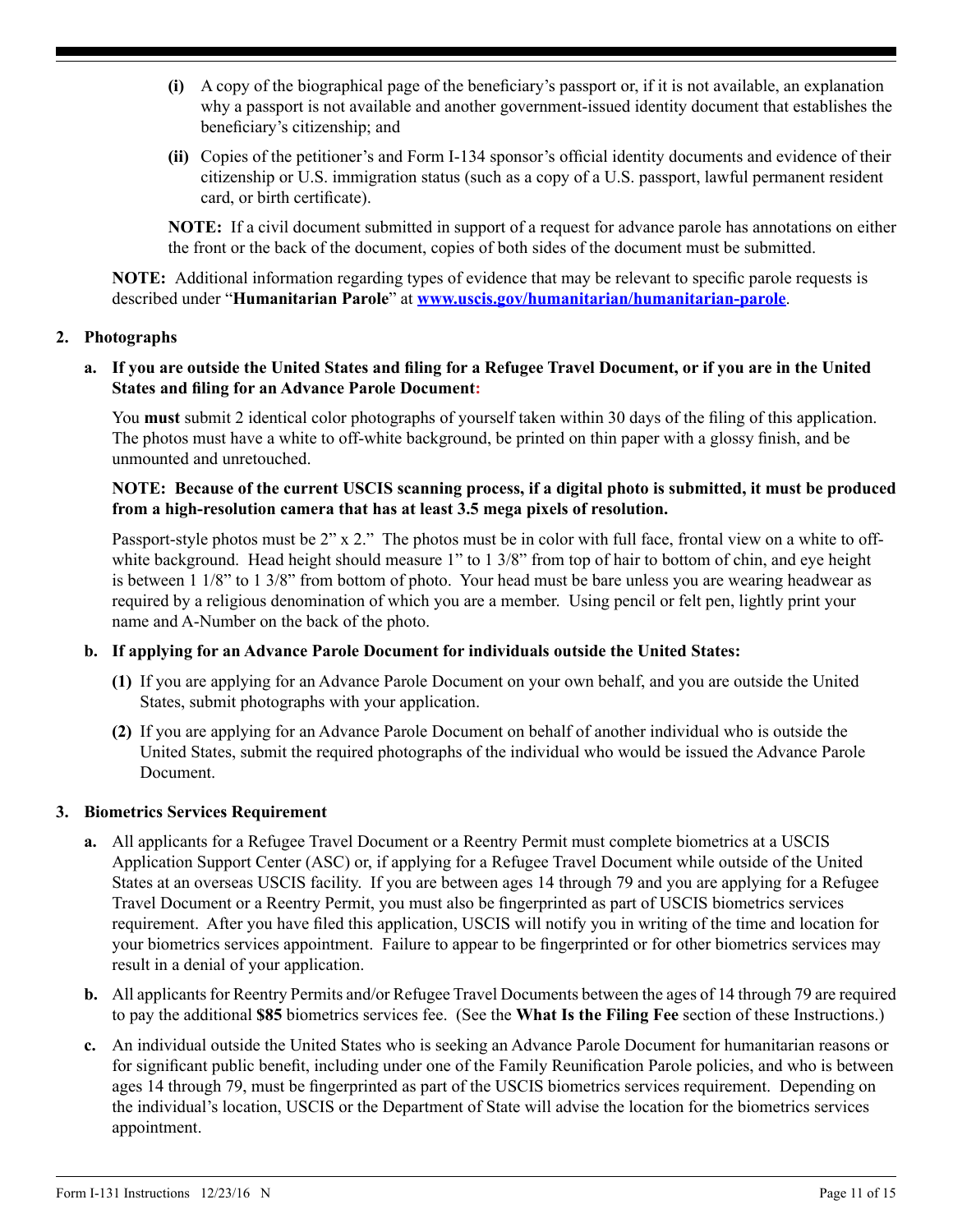### **4. Invalidation of Travel Document**

Any travel document obtained by making a material false representation or concealment in this application will be invalid. A travel document will also be invalid if you are ordered removed or deported from the United States.

In addition, a Refugee Travel Document will be invalid if the United Nations Convention of July 28, 1951, shall cease to apply or shall not apply to you as provided in Articles 1C, D, E, or F of the Convention.

#### **5. Expedite Request Instructions**

To request expedited processing of an application for a Reentry Permit, a Refugee Travel Document, or an Advance Parole Document for an individual outside the United States, other than under one of the Family Reunification Parole policies, type or print the word EXPEDITE in the top right corner of the application in black ink. USCIS recommends that you provide e-mail addresses and a fax number with any expedite request for a Reentry Permit, Refugee Travel Document, or Advance Parole Document.

Include a written explanation of the reason for the request to expedite with any supporting evidence available. The burden is on the applicant to demonstrate that one or more of the expedite criteria have been met. The criteria are as follows:

- **a.** Severe financial loss to company or individual;
- **b.** Extreme emergent situation;
- **c.** Humanitarian situation; or
- **d.** Non-profit status of requesting organization in furtherance of the cultural and social interests of the United States Department of Defense or National Interest Situation. (**Note:** The request must come from an official United States Government entity and state that a delay will be detrimental to the U.S. Government.)

#### **What Is the Filing Fee?**

**Reentry Permit:** The filing fee for a Reentry Permit is **\$575**. A biometrics services fee of **\$85** is required for applicants ages 14 through 79.

**Refugee Travel Document:** The filing fee for a Refugee Travel Document for an applicant **age 16 or older** is **\$135**. The fee for a child younger than 16 is **\$105**. A biometrics services fee of **\$85** is required for applicants ages 14 through 79.

**Advance Parole Document for Individuals Who Are Currently in the United States (including individuals whose cases were deferred pursuant to DACA):** The filing fee for an Advance Parole Document for an individual who is currently in the United States is **\$575**. The biometrics services fee is not required.

**Advance Parole Document for Individuals Outside the United States, Including Under Family Reunification Parole Policies:** The filing fee for an Advance Parole Document for an individual who is outside the United States is **\$575**. The biometrics services fee is not required. The filing fee may be waived based upon a demonstrated inability to pay. Applicants should file Form I-912, Request for Fee Waiver, when filing Form I-131 to ensure such requests are supported in accordance with 8 CFR 103.7(c).

## **NOTE: If you filed Form I-485 on or after July 30, 2007, and you paid the Form I-485 application fee required, then no fee is required to file a request for an Advance Parole Document or Refugee Travel Document on Form I-131 if your Form I-485 is still pending, if:**

- **1.** You now hold U.S. refugee or asylee status, and are applying for a Refugee Travel Document (see **Part 2. Application Type**, **Item Number 1.b.** of Form I-131); or
- **2.** You are applying for an Advance Parole Document to allow you to return to the United States after temporary foreign travel (see **Part 2. Application Type**, **Item Number 1.d.** of Form I-131).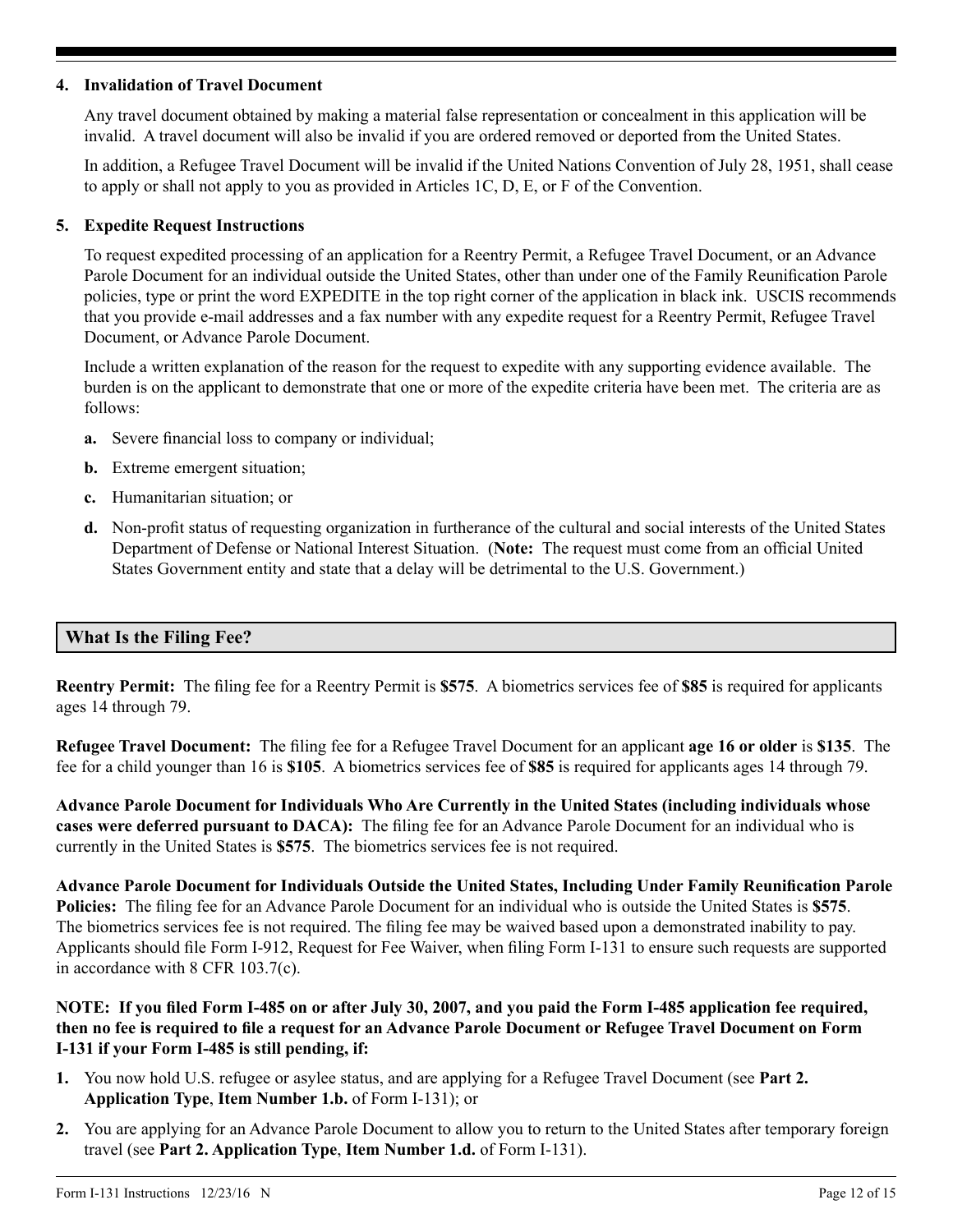Under these circumstances, you may file Form I-131 together with your Form I-485, or you may submit Form I-131 at a later date. If you file Form I-131 separately, you must also submit a copy of your Form I-797, Notice of Action, receipt as evidence that you filed and paid the fee for Form I-485 required on or after July 30, 2007.

**Replacement Travel Document:** If you are filing to replace a travel document that was lost, stolen, mutilated, or contains erroneous information, such as a misspelled name, a filing fee is required.

**NOTE:** If you are requesting a replacement Advance Parole Document as an adjustment applicant filed under the fee structure implemented July 30, 2007, then the full filing fee will be required; however, no biometrics services fee is required.

**Incorrect Card:** No fee is required if you are filing to correct a USCIS error on your travel document. If USCIS did not cause the error, you must pay the application fees.

**NOTE:** The filing fee and biometric services fee are not refundable, regardless of any action USCIS takes on this application. **DO NOT MAIL CASH.** You must submit all fees in the exact amounts.

### **Use the following guidelines when you prepare your checks or money orders for the Form I-131 filing fee and biometric services fee:**

- **1.** The check or money order must be drawn on a bank or other financial institution located in the United States and must be payable in U.S. currency; **and**
- **2.** Make the checks or money orders payable to **U.S. Department of Homeland Security**

**NOTE:** Spell out U.S. Department of Homeland Security; do not use the initials "USDHS" or "DHS."

**3.** If you live outside the United States, contact the nearest U.S. Embassy or U.S. Consulate for instructions on the method of payment .

**Notice to Those Making Payment by Check.** If you send us a check, USCIS will convert it into an electronic funds transfer (EFT). This means we will copy your check and use the account information on it to electronically debit your account for the amount of the check. The debit from your account will usually take 24 hours and your bank will show it on your regular account statement.

You will not receive your original check back. We will destroy your original check, but will keep a copy of it. If USCIS cannot process the EFT for technical reasons, you authorize us to process the copy in place of your original check. If your check is returned as unpayable, USCIS will re-submit the payment to the financial institution one time. If the check is returned as unpayable a second time, we will reject your application and charge you a returned check fee.

## **How To Check If the Fees Are Correct**

Form I-131's filing fee and biometric services fees are current as of the edition date in the lower left corner of this page. However, because USCIS fees change periodically, you can verify that the fees are correct by following one of the steps below.

- **1.** Visit the USCIS website at **[www.uscis.gov](http://www.uscis.gov)**, select "FORMS," and check the appropriate fee; or
- **2.** Call the USCIS National Customer Service Center at **1-800-375-5283** and ask for fee information. For TTY (deaf or hard of hearing) call: **1-800-767-1833**.

## **Fee Waiver**

You may be eligible for a fee waiver under 8 CFR 103.7(c). If you believe you are eligible for a fee waiver, complete Form I-912, Request for Fee Waiver (or a written request), and submit it and any required evidence of your inability to pay the filing fee with this application. You can review the fee waiver guidance at **[www.uscis.gov/feewaiver](http://www.uscis.gov/feewaiver)** .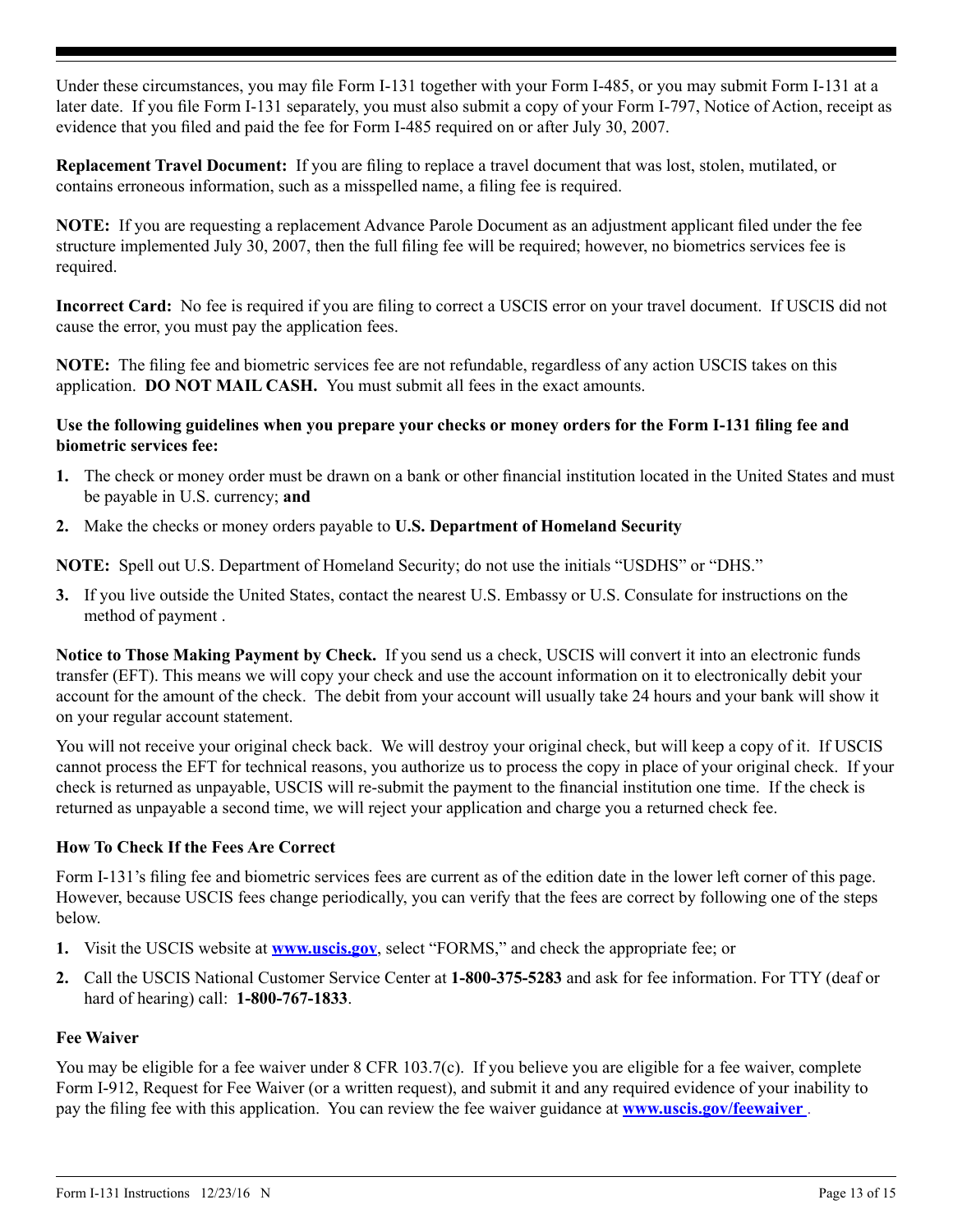## **Where to File?**

Please see our website at **[www.uscis.gov/I-131](http://www.uscis.gov/I-131)** or call our USCIS National Customer Service Center at **1-800-375-5283** for the most current information about where to file this benefit request. For TTY (hearing impaired) call: **1-800-767-1833**.

### **Address Changes**

If you have changed your address, you must inform USCIS of your new address. For information on filing a change of address go to the USCIS website at **[www.uscis.gov/addresschange](http://www.uscis.gov/addresschange)** or contact the USCIS National Customer Service Center at **1-800-375-5283**. For TTY (hearing impaired) call: **1-800-767-1833**.

**NOTE:** Do not submit a change of address to the USCIS Lockbox facilities because the USCIS Lockbox facilities do not process change of address requests.

#### **Processing Information**

Any Form I-131 that is not signed or accompanied by the correct fees will be rejected with a notice that Form I-131 is deficient. You may correct the deficiency and resubmit Form I-131. An application or petition is not considered properly filed until accepted by USCIS.

#### **Initial Processing**

Once a Form I-131 has been accepted, it will be checked for completeness, including submission of the required initial evidence. If you do not completely fill out the form, or file it without required initial evidence, you will not establish a basis for eligibility, and we may deny your Form I-131.

#### **Requests for More Information, Including Biometrics, or Interview**

We may request more information or evidence, or we may request that you appear at a USCIS office, U.S. Embassy, or U.S. Consulate for an interview. We may also request that you submit the originals of any copy. We will return these originals when they are no longer required.

At the time of any interview or other appearance at a USCIS office, U.S. Embassy, or U.S. Consulate, USCIS may require you to provide biometrics information (for example, photographs, fingerprints) to verify your identity and update your background information.

### **Decision**

The decision on Form I-131 involves a determination of whether you have established eligibility for the requested document. You will be notified of the decision in writing.

#### **What If You Claim Nonresident Alien Status on Your Federal Income Tax Return?**

If you are an alien who has been admitted as an immigrant or adjusted status to that of an immigrant, and are considering the filing of a nonresident alien tax return or the non-filing of a tax return on the ground that you are a nonresident alien, you should carefully review the consequences of such actions under the INA.

If you file a nonresident alien tax return or do not file a tax return, you may be regarded as having abandoned residence in the United States and as having lost your lawful permanent resident status under the INA. As a consequence, you may be ineligible for a visa or other document for which lawful permanent resident aliens are eligible.

You may also be inadmissible to the United States if you seek admission as a returning resident, and you may become ineligible for adjustment of status as a lawful permanent resident or naturalization on the basis of your original entry.